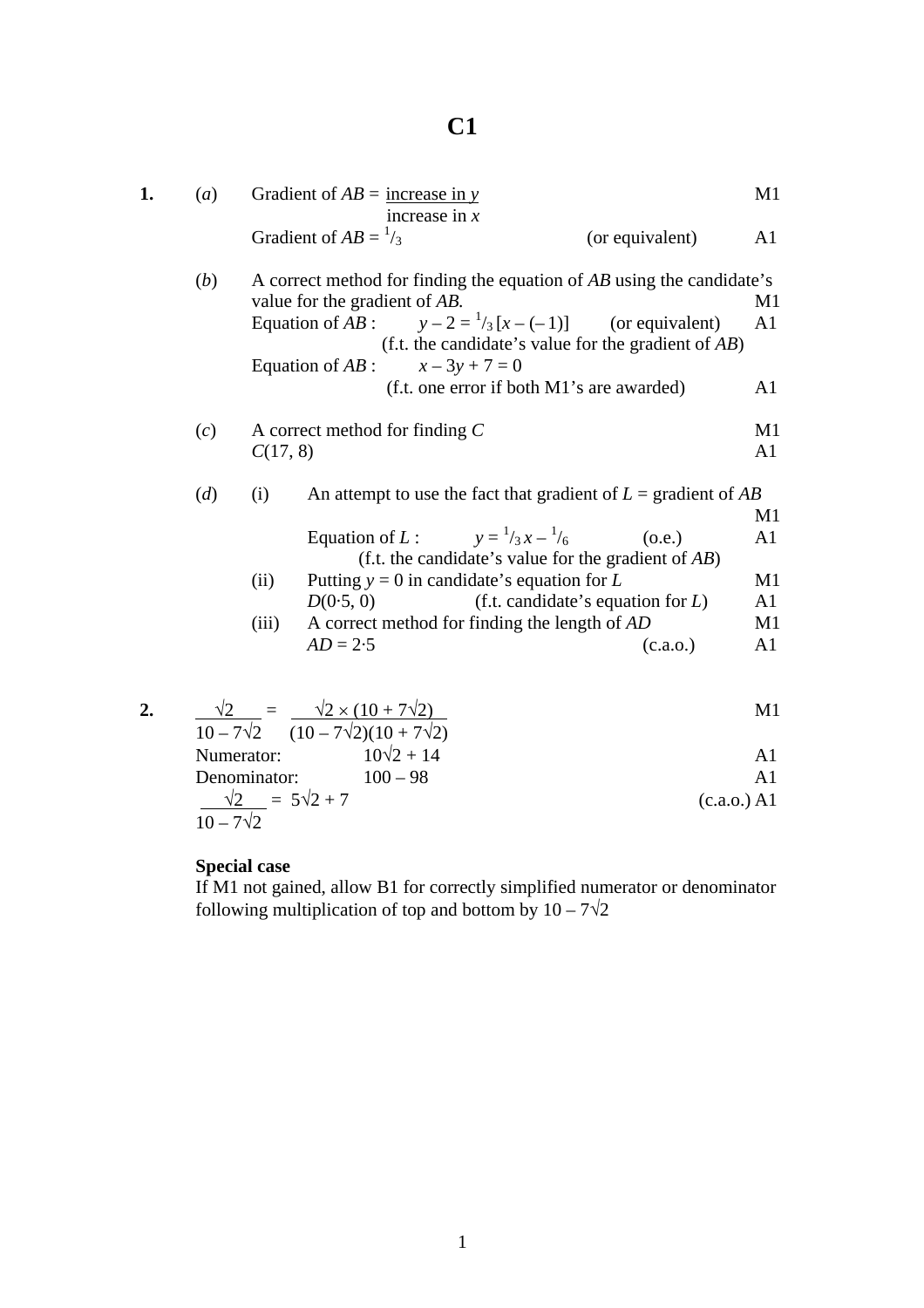**3.** An expression for  $b^2 - 4ac$ , with at least two of *a*, *b*, *c* correct M1  $b^2 - 4ac = (3k - 1)^2 - 4 \times 2 \times (3k^2 - 1)$  A1 Putting  $b^2 - 4ac > 0$  m1  $5k^2 + 2k - 3 < 0$  (convincing) A1 Finding critical values  $k = -1$ ,  $k = \frac{3}{5}$  B1  $-1 < k < \frac{3}{5}$  or  $\frac{3}{5} > k > -1$  or  $(-1, \frac{3}{5})$  or  $-1 < k$  and  $k < \frac{3}{5}$  or a correctly worded statement to the effect that *k* lies strictly between  $-1$  and  $\frac{3}{5}$ (f.t. only critical values of  $\pm 1$  and  $\pm \frac{3}{5}$ ) /5) B2 Note:  $-1 \leq k \leq \frac{3}{5}$  $-1 < k, k < \frac{3}{5}$  $-1 < k \leq \frac{3}{5}$ 

4. (a) 
$$
y + \delta y = 6(x + \delta x)^2 + 4(x + \delta x) - 9
$$
  
\nSubtracting y from above to find  $\delta y$   
\n $\delta y = 12x\delta x + 6(\delta x)^2 + 4\delta x$   
\nDividing by  $\delta x$  and letting  $\delta x \rightarrow 0$   
\n $\underline{dy} = \lim_{\delta x \to 0} \frac{\delta y}{\delta x} = 12x + 4$   
\n $\underline{dy} = 12x + 4$   
\n(b) (c.a.o.) A1

 $-1 < k$  or  $k < \frac{3}{5}$ all earn B1

(b) Required derivative = 
$$
3 \times (-4) \times x^{-5} - 7 \times (\frac{1}{3}) \times x^{-2/3}
$$
 B1, B1

5. 
$$
(1 + \sqrt{3})^5 = (1)^5 + 5(1)^4(\sqrt{3}) + 10(1)^3(\sqrt{3})^2 + 10(1)^2(\sqrt{3})^3 + 5(1)(\sqrt{3})^4 + (\sqrt{3})^5
$$
 (five or six terms correct) B2  
\n(four terms correct) B1  
\n
$$
(1 + \sqrt{3})^5 = 1 + 5\sqrt{3} + 30 + 30\sqrt{3} + 45 + 9\sqrt{3}
$$
 (six terms correct) B2  
\n(four or five terms correct) B1  
\n(f.t. one error) B1

| 6. | Either $p = -0.7$ or a sight of $(x - 0.7)^2$             | B.             |
|----|-----------------------------------------------------------|----------------|
|    | A convincing argument to show that the value 9 is correct | B1             |
|    | $x^{2} - 1.4x - 8.51 = 0 \implies (x - 0.7)^{2} = 9$      | M1             |
|    | $x = 3.7$                                                 | $\mathbf{A}$   |
|    | $x = -2.3$                                                | $\mathbf{A}$ 1 |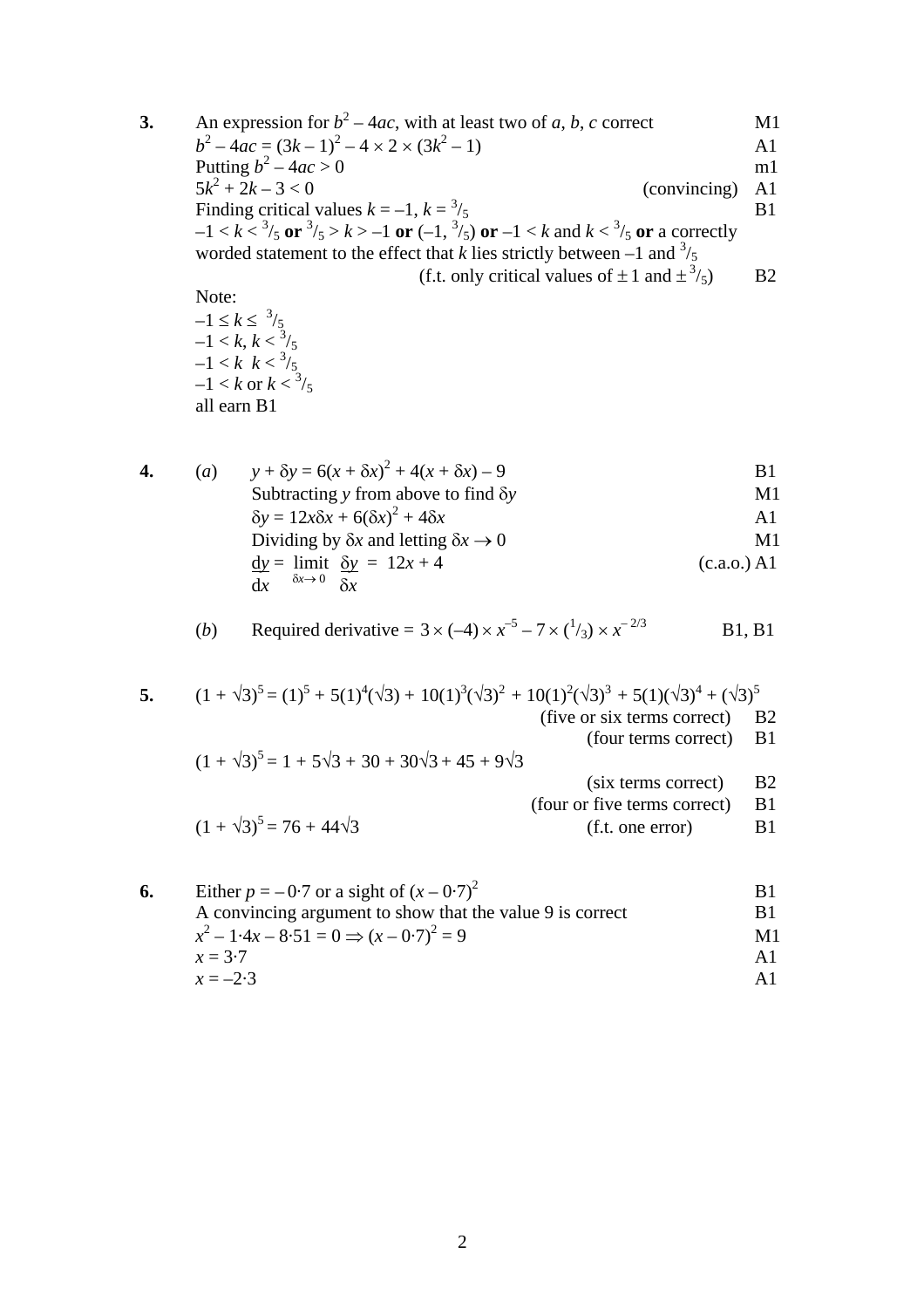|  | An attempt to calculate $(-2)^3 - 3$ | M1. |
|--|--------------------------------------|-----|
|  | Remainder $= -11$                    |     |

| (b) |  | Attempting to find $f(r) = 0$ for some value of r              |                                                                                        | M1             |
|-----|--|----------------------------------------------------------------|----------------------------------------------------------------------------------------|----------------|
|     |  | $f(-1) = 0 \Rightarrow x + 1$ is a factor                      |                                                                                        | A <sub>1</sub> |
|     |  | $f(x) = (x + 1)(6x2 + ax + b)$ with one of a, b correct        |                                                                                        | M1             |
|     |  | $f(x) = (x + 1)(6x^2 - 5x - 6)$                                |                                                                                        | A <sub>1</sub> |
|     |  |                                                                | $f(x) = (x + 1)(3x + 2)(2x - 3)$ (f.t. only $6x2 + 5x - 6$ in above line) A1           |                |
|     |  |                                                                | Roots are $x = -1, -\frac{2}{3}, \frac{3}{2}$ (f.t. for factors $3x \pm 2, 2x \pm 3$ ) | A <sup>1</sup> |
|     |  | <b>Special case</b>                                            |                                                                                        |                |
|     |  |                                                                | Candidates who, after having found $x + 1$ as one factor, then find one                |                |
|     |  | of the remaining factors by using e.g. the factor theorem, are |                                                                                        |                |
|     |  | awarded B1                                                     |                                                                                        |                |

**8.** (*a*) *y*-coordinate at  $P = 2$  B1  $dy = 2x - 6$  (an attempt to differentiate, at least dx one non-zero term correct) M1 An attempt to substitute  $x = 5$  in candidate's expression for dy m1 d*x* Use of candidate's numerical value for d*y* as gradient of tangent at *P*  d*x* m1 Equation of tangent at *P*:  $y - 2 = 4(x - 5)$  (or equivalent) (f.t. only candidate's value for *y*-coordinate at *P* ) A1  $(b)$  (i)  $2^2 - 6x + 7 = 1x - 2$  (o.e.) M1 2 An attempt to collect terms, form and solve quadratic equation m1  $2x^2 - 13x + 18 = 0 \Rightarrow (x - 2)(2x - 9) = 0 \Rightarrow x = 2, x = 4^{\frac{1}{2}}$  (both values, c.a.o.) A1 When  $x = 2$ ,  $y = -1$ , when  $x = 4^{1}/_2$ ,  $y = 1/4$  (both values f.t. one numerical slip) A1 (ii) Values of  $\frac{dy}{dx}$  at points of intersection of *C* and *L* are 3 and –2 d*x* (at least one correct, f.t. candidate's derived *x*-coordinates at points of intersection of *C* and *L*) B1 Use of the fact that gradient of normal  $=$   $-1$ d<sub>y</sub> d*x* at at least one of the candidate's points of intersection of  $C$  and  $L$  M1 Normal to *C* at point with *x*-coordinate 2 has gradient ½  $(c.a.o.)$  A1 Since gradient of  $L = \frac{1}{2}$ , *L* and this normal must coincide A1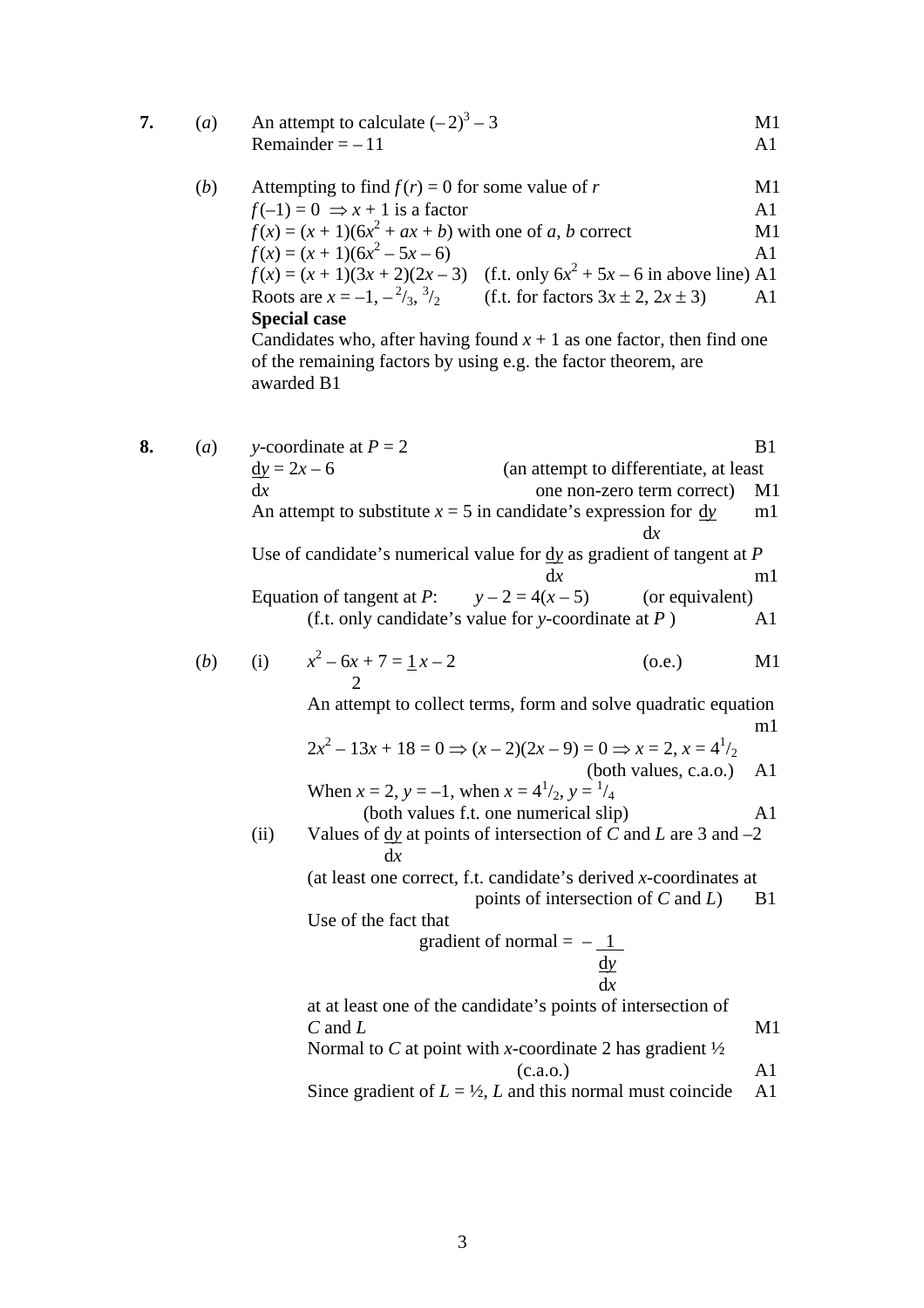**9.** (*a*)



| Concave up curve and y-coordinate of minimum $=-4$ | B1    |
|----------------------------------------------------|-------|
| x-coordinate of minimum $=-2$                      |       |
| Both points of intersection with $x$ -axis         | - R 1 |

(*b*)



| Concave down curve and x-coordinate of maximum $= 1$ | B1.        |
|------------------------------------------------------|------------|
| y-coordinate of maximum $=$ 4                        | <b>B</b> 1 |
| Both points of intersection with $x$ -axis           |            |